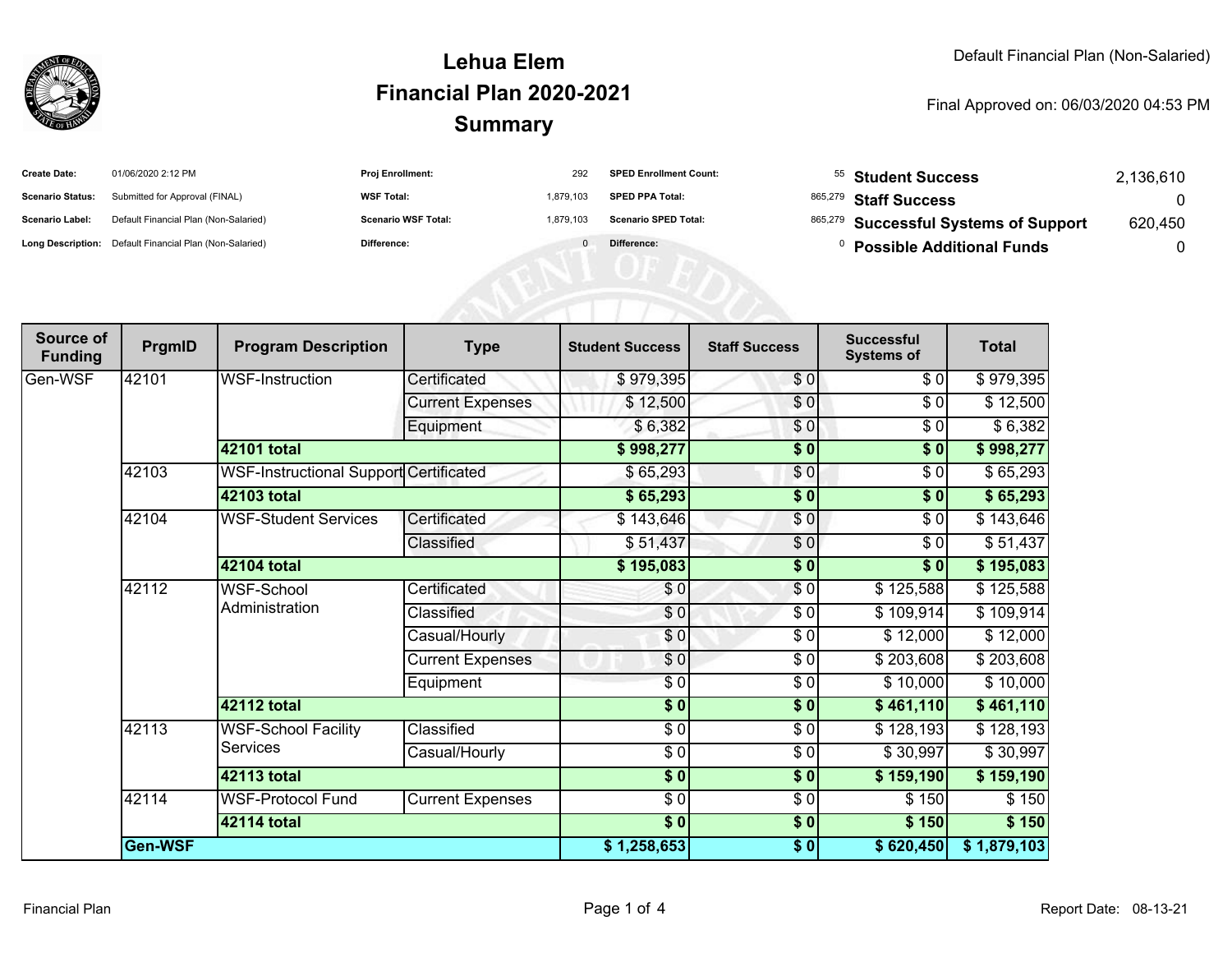

## **SummaryLehua ElemFinancial Plan 2020-2021**

Final Approved on: 06/03/2020 04:53 PM

| Source of<br><b>Funding</b> | PrgmID           | <b>Program Description</b>                    | <b>Type</b>             | <b>Student Success</b> | <b>Staff Success</b> | <b>Successful</b><br><b>Systems of</b> | <b>Total</b>     |
|-----------------------------|------------------|-----------------------------------------------|-------------------------|------------------------|----------------------|----------------------------------------|------------------|
| Gen-SPED                    | 17101            | SPED Ppa - Instruction                        | Certificated            | \$587,637              | $\overline{\$0}$     | \$0                                    | \$587,637        |
|                             |                  |                                               | Classified              | \$241,038              | $\overline{\$0}$     | $\overline{\$0}$                       | \$241,038        |
|                             |                  |                                               | Casual/Hourly           | \$36,604               | $\overline{\$0}$     | $\overline{\$0}$                       | \$36,604         |
|                             |                  | <b>17101 total</b>                            |                         | \$865,279              | $\overline{\$0}$     | $\overline{\$0}$                       | \$865,279        |
|                             | 17131            | Special Education in                          | Certificated            | \$0                    | $\overline{\$0}$     | $\overline{\$0}$                       | \$0              |
|                             |                  | Regular Schools                               | Classified              | \$0                    | $\sqrt{6}$           | $\sqrt{6}$                             | $\overline{\$0}$ |
|                             |                  | <b>17131 total</b>                            |                         | $\overline{\$0}$       | $\overline{\$0}$     | $\overline{\$0}$                       | $\overline{\$0}$ |
|                             | Gen-SPED         |                                               | \$865,279               | $\overline{\$0}$       | s <sub>0</sub>       | \$865,279                              |                  |
| Gen-Categ                   | 16807            | <b>Hawaiian Studies</b>                       | Casual/Hourly           | \$7,178                | \$0                  | $\overline{\$0}$                       | $\sqrt{57,178}$  |
|                             |                  |                                               | <b>Current Expenses</b> | $\overline{\$0}$       | $\frac{6}{6}$        | $\overline{\$0}$                       | $\overline{\$0}$ |
|                             |                  | <b>16807 total</b>                            |                         | \$7,178                | $\overline{\$0}$     | s <sub>0</sub>                         | \$7,178          |
|                             | <b>Gen-Categ</b> |                                               |                         | \$7,178                | $\overline{\$0}$     | $\overline{\$0}$                       | \$7,178          |
| Federal                     | 18085            | Essa Title III Language<br><b>Instruction</b> | Casual/Hourly           | \$0                    | $\frac{1}{\sqrt{2}}$ | $\overline{\$0}$                       | $\sqrt{6}$       |
|                             |                  | <b>18085 total</b>                            |                         | $\overline{\bullet}$   | $\frac{1}{2}$        | \$0                                    | $\overline{\$0}$ |
|                             | 18902            | <b>ESEA Title I-Schools</b>                   | Casual/Hourly           | $\overline{\$0}$       | $\sqrt{6}$           | $\overline{\$0}$                       | $\overline{\$0}$ |
|                             |                  |                                               | <b>Current Expenses</b> | \$5,500                | $\overline{\$0}$     | $\overline{\$0}$                       | \$5,500          |
|                             |                  | <b>18902 total</b>                            |                         | \$5,500                | $\overline{\$0}$     | s <sub>0</sub>                         | \$5,500          |
|                             | 18935            | <b>ESEA Title I-Parent</b><br>Engagement      | <b>Current Expenses</b> | \$0                    | $\sqrt{6}$           | $\overline{\$0}$                       | $\overline{\$0}$ |
|                             |                  | <b>18935 total</b>                            |                         | $\overline{\bullet}$   | $\frac{1}{2}$        | \$0                                    | \$0              |
|                             | 20657            | Essa Title IIa Targeted<br>Prof Dev           | Casual/Hourly           | \$0                    | $\overline{\$0}$     | $\sqrt{6}$                             | $\overline{S}0$  |
|                             |                  | <b>20657 total</b>                            |                         | $\overline{\$0}$       | $\overline{\$0}$     | s <sub>0</sub>                         | $\overline{\$0}$ |
|                             | 20697            | Essa Title IIa Prof Dev                       | Casual/Hourly           | $\overline{\$0}$       | $\overline{\$0}$     | $\sqrt{6}$                             | $\sqrt{6}$       |
|                             |                  | <b>20697 total</b>                            |                         | $\sqrt{6}$             | $\overline{\$0}$     | \$0                                    | $\overline{\$0}$ |
|                             | 20698            | Essa Title IIa Support<br>New Tchr & Prin     | Casual/Hourly           | $\overline{\$0}$       | $\overline{\$0}$     | $\overline{\$0}$                       | $\overline{\$0}$ |
|                             |                  | <b>20698 total</b>                            |                         | $\frac{1}{6}$          | $\overline{\$0}$     | \$0                                    | $\overline{\$0}$ |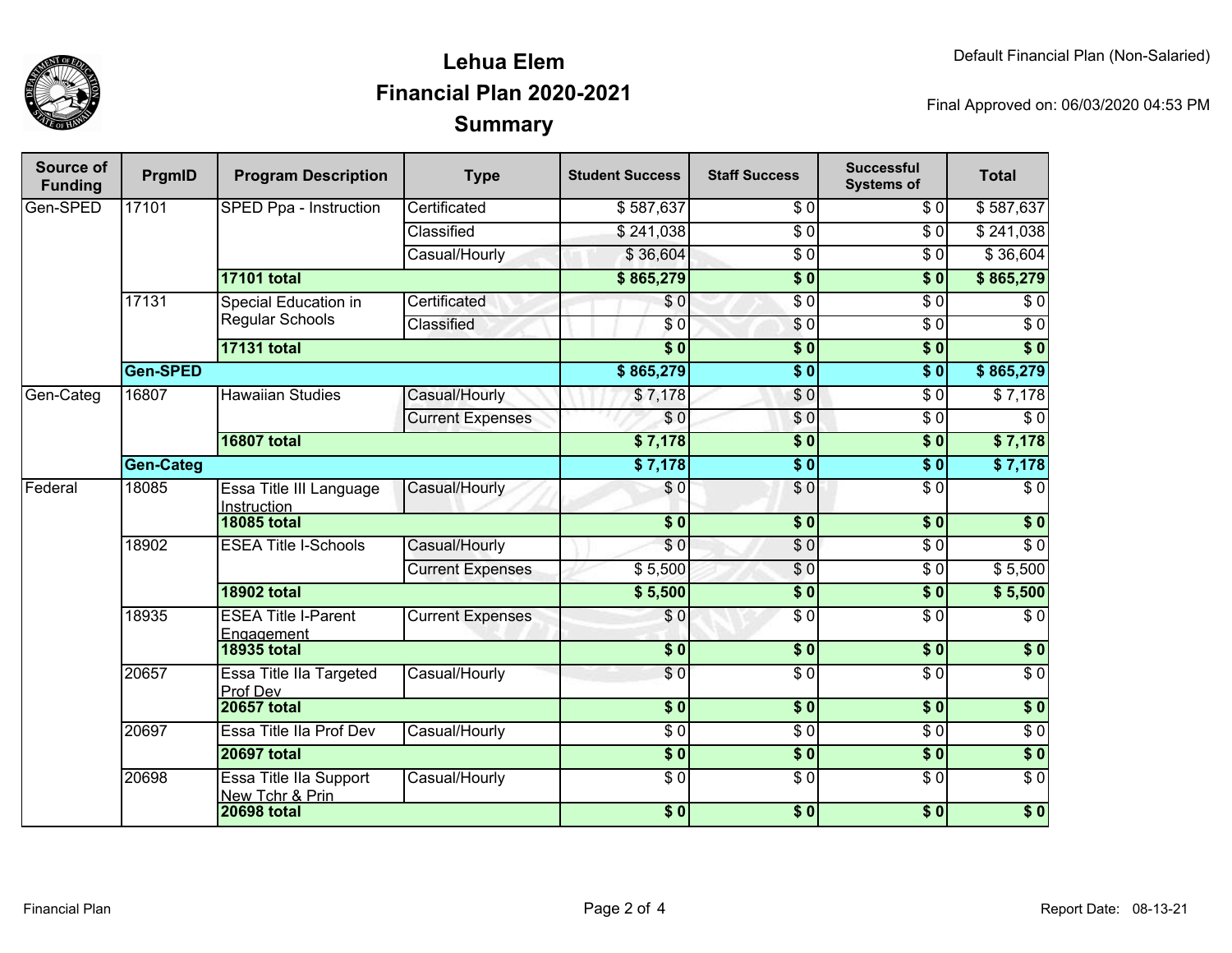

## **SummaryLehua ElemFinancial Plan 2020-2021**

Final Approved on: 06/03/2020 04:53 PM

| Source of<br><b>Funding</b> | PrgmID          | <b>Program Description</b>                      | <b>Type</b>             | <b>Student Success</b> | <b>Staff Success</b> | <b>Successful</b><br><b>Systems of</b> | <b>Total</b>     |
|-----------------------------|-----------------|-------------------------------------------------|-------------------------|------------------------|----------------------|----------------------------------------|------------------|
| <b>Federal</b>              | 35913           | <b>Sch Prgm Food Services</b>                   | Classified              | \$0                    | $\overline{\$0}$     | \$0                                    | $\sqrt{6}$       |
|                             |                 |                                                 | Casual/Hourly           | $\overline{\$0}$       | $\sqrt{6}$           | $\overline{\$0}$                       | $\sqrt{6}$       |
|                             |                 | 35913 total                                     |                         | $\overline{\$0}$       | $\overline{\$0}$     | \$0                                    | $\sqrt{6}$       |
|                             | 52003           | <b>ESEA Title I-Complex</b><br>Area Initiatives | Casual/Hourly           | \$0                    | $\sqrt{6}$           | \$0                                    | $\overline{\$0}$ |
|                             |                 | <b>52003 total</b>                              |                         | \$0                    | $\sqrt{6}$           | $\sqrt{5}$                             | $\overline{\$0}$ |
|                             | Federal         |                                                 |                         |                        | $\sqrt{6}$           | \$0                                    | \$5,500          |
| Gen-Cent                    | 35163           | <b>Food Services-General</b>                    | Classified              | \$0                    | \$0                  | $\overline{\$0}$                       | $\overline{\$0}$ |
|                             |                 | Fund                                            | Casual/Hourly           | \$0                    | \$0                  | $\overline{\$0}$                       | $\sqrt{6}$       |
|                             |                 | <b>35163 total</b>                              |                         | $\overline{\$0}$       | $\overline{\$}0$     | \$0                                    | $\sqrt{6}$       |
|                             | <b>Gen-Cent</b> |                                                 | $\overline{\bullet}$ 0  | $\overline{\$0}$       | \$0                  | \$0                                    |                  |
| Special                     | 15109           | Reimb for Lost Curricular<br><b>Materials</b>   | <b>Current Expenses</b> | $\overline{S}0$        | \$0                  | $\overline{\$0}$                       | $\overline{\$0}$ |
|                             |                 | <b>15109 total</b>                              |                         | $\sqrt{5}$             | \$0                  | \$0                                    | \$0              |
|                             | 35304           | Food Services-Special<br>Fund                   | <b>Current Expenses</b> | \$0                    | $\sqrt{0}$           | $\sqrt{6}$                             | $\sqrt{6}$       |
|                             |                 | 35304 total                                     |                         | \$0                    | $\overline{\$0}$     | $\overline{\$0}$                       | $\sqrt{50}$      |
|                             | 37307           | Use of School Facilities -<br>School            | <b>Current Expenses</b> | \$0                    | \$0                  | $\overline{S}0$                        | $\overline{60}$  |
|                             |                 | 37307 total                                     |                         | \$0                    | \$0                  | \$0                                    | $\sqrt{6}$       |
|                             | 37310           | Use of School Facilities -<br>Complex           | <b>Current Expenses</b> | \$0                    | \$0                  | \$0                                    | $\overline{\$0}$ |
|                             | 37310 total     |                                                 | \$0                     | \$0                    | $\sqrt{5}$           | \$0                                    |                  |
|                             | <b>Special</b>  |                                                 |                         | $\overline{\$0}$       | \$0                  | $\overline{\$0}$                       | \$0              |
| <b>Grand Total</b>          |                 |                                                 |                         | \$2,136,610            | \$0                  | \$620,450                              | \$2,757,060      |